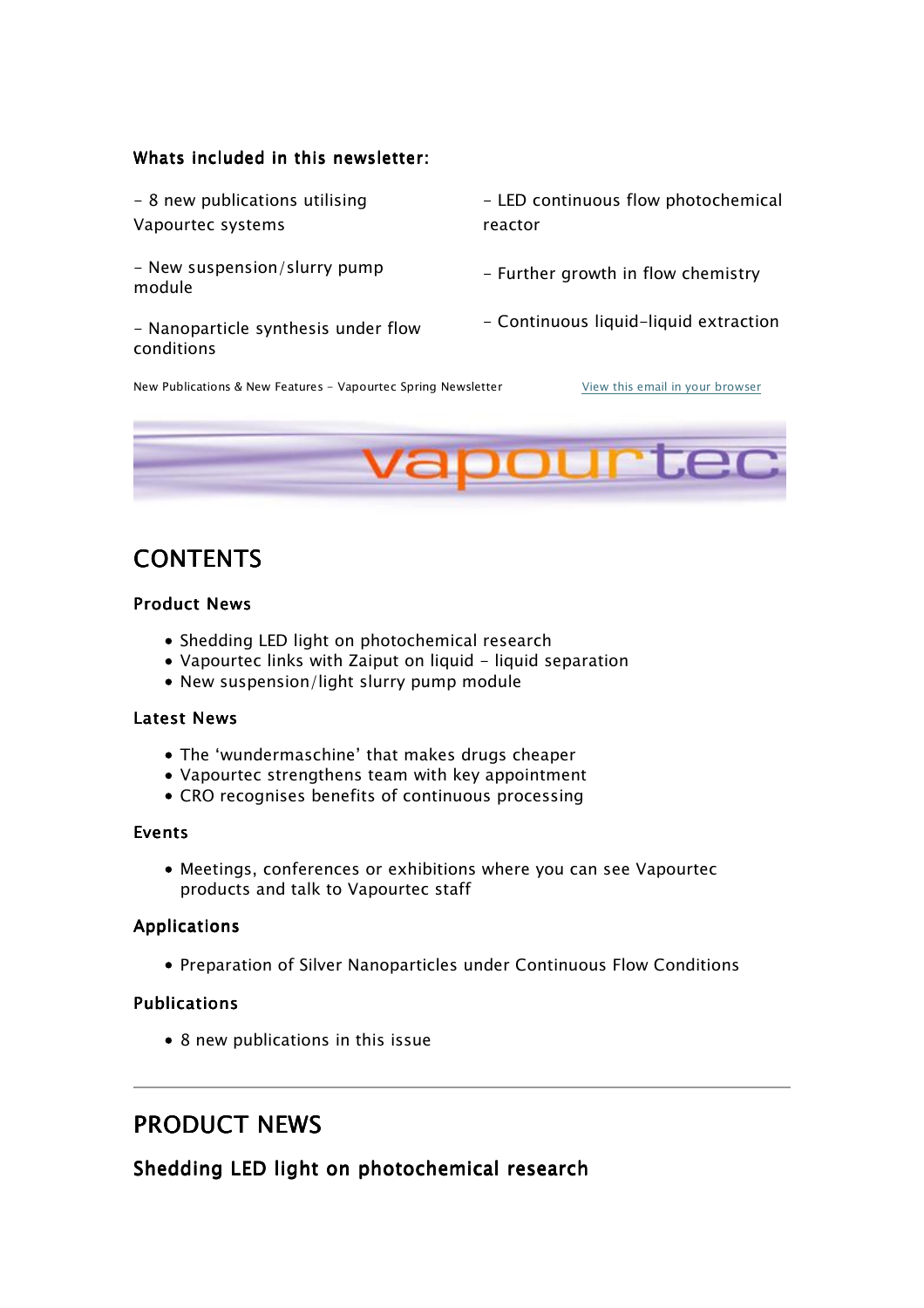Vapourtec have launched a second generation LED light source (Gen-2) which increases the range of applications for its innovative, continuous flow UV-150 photochemical reactor.

### READ MORE

## Link with Zaiput delivers liquid - liquid separation

Vapourtec have worked with US-based Zaiput Flow Technologies to add liquid - liquid separation to its product capabilities.

#### READ MORE

## New suspension/light slurry pump module

There has been a significant level of interest in our new suspension / light slurry pump module launched at the end of 2014. Designed to complement our R-Series system, the new pump module offers a number of novel capabilities.

READ MORE

# **LATEST NEWS**

## The 'wundermaschine' that makes drugs cheaper!

Our E-Series flow chemistry system has been described in the popular German newspaper Bild as a "Wundermaschine" that dramatically reduces the cost of manufacturing drugs.

READ MORE

Vapourtec grows the support team with key appointment









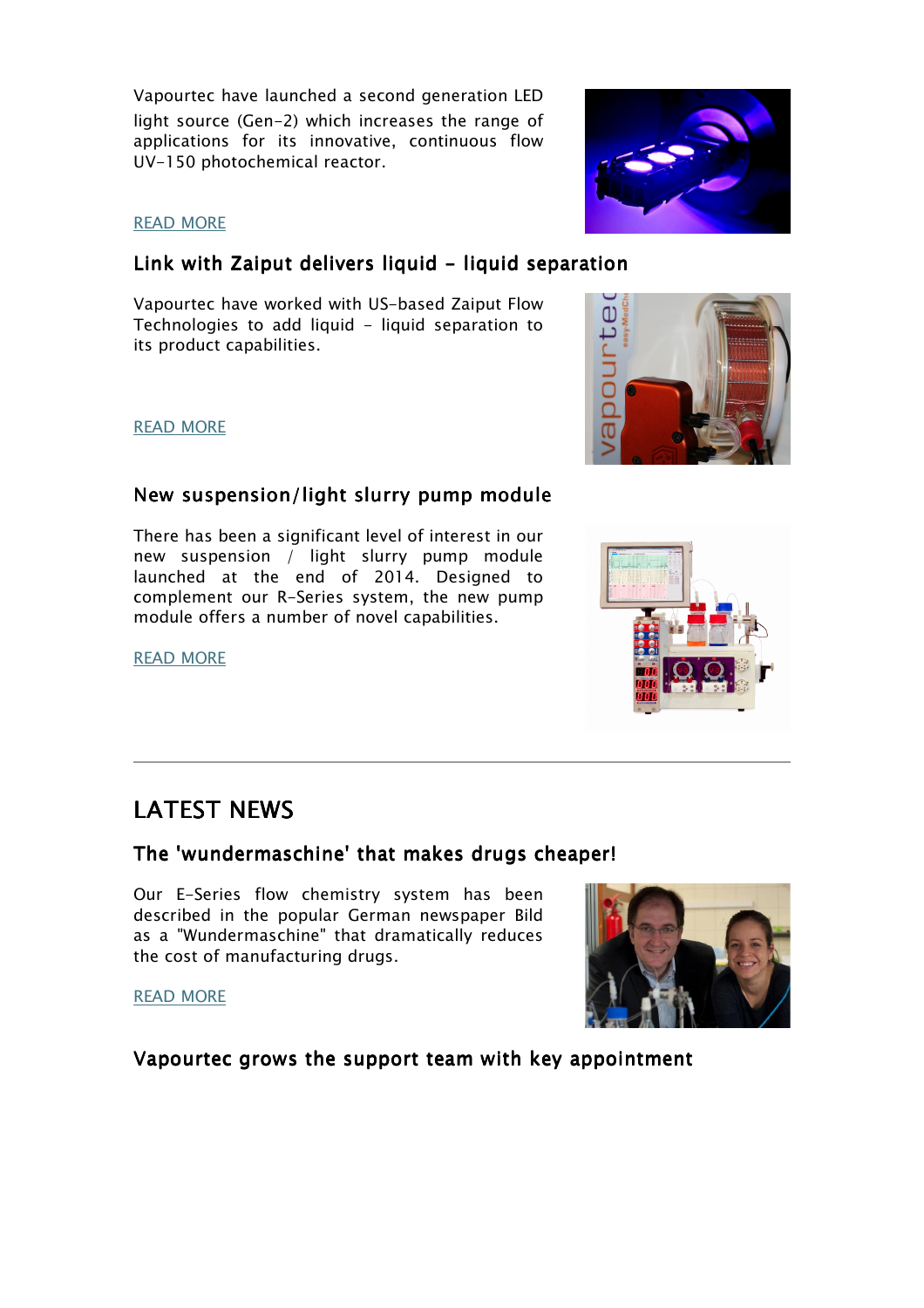We have recently appointed Ian Tanwiar to the position of Service Manager tasked with ensuring that Vapourtec customers get the most from their systems.

READ MORE

## CRO recognises benefits of continuous processing

Regis Technologies, a contract research organisation (CRO) based near Chicago, has just taken delivery of a new R-Series flow chemistry system.

READ MORE





# **EVENTS**

16th April 2015 Dial-a-Molecule Closed Loop Optimisation of Synthesis Stevenage, UK Click here for more details

24th-25th June 2015 Chemspec Europe Cologne, Germany Click here for more details

## 16th-18th August 2015

250th ACS National Meeting & Exposition Boston, MA, USA Click here for more details

## 21st-25th October 2015 21st-25th October 2015

5th Conference on Frontiers in Organic Synthesis Technology Budapest, Hungary Click here for more details

2nd -4th November 2015 2nd -4th November 2015

Chemistry in the Oil Industry XIV Manchester, UK Click here for more details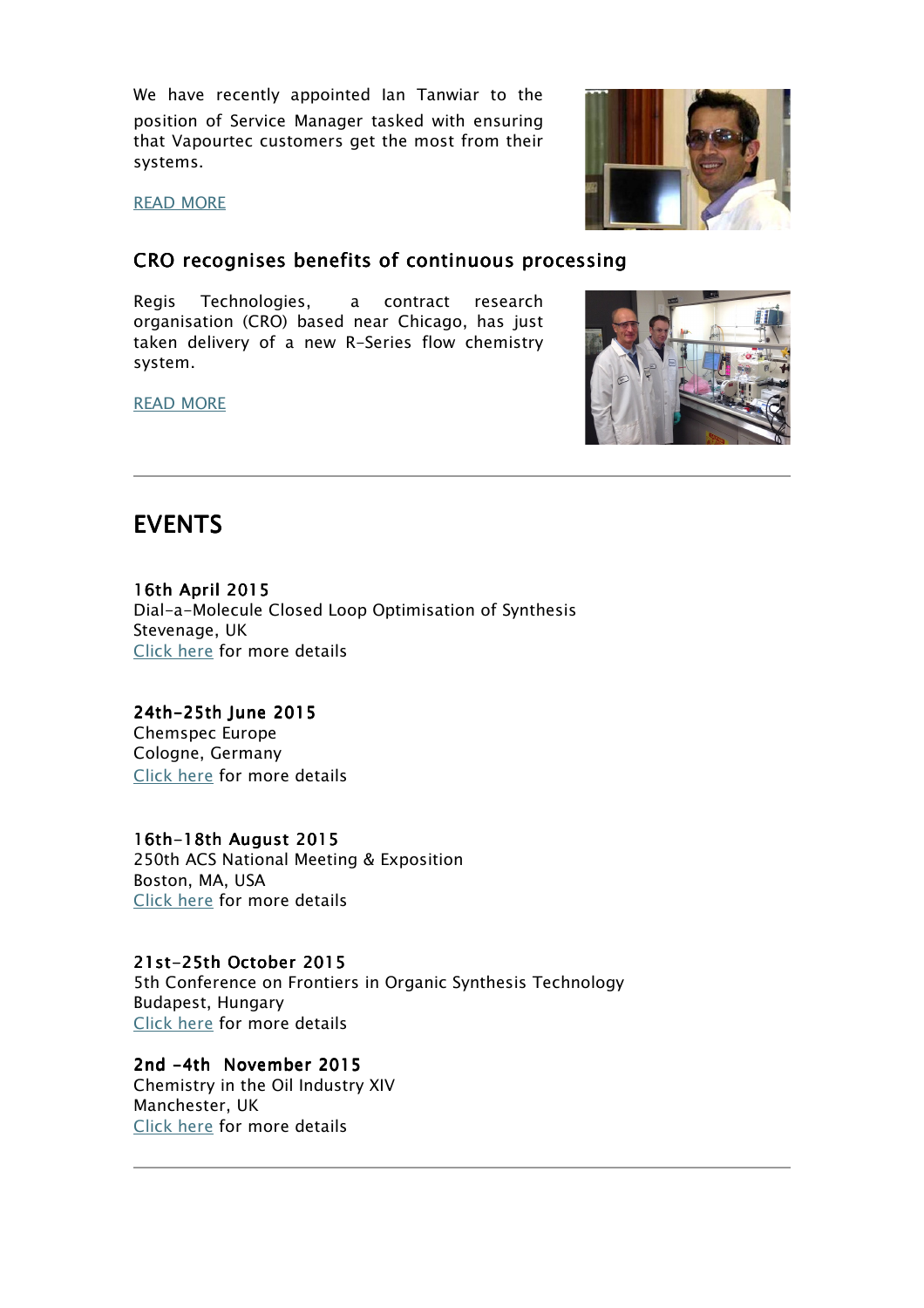# APPLICATIONS

## Preparation of Silver Nanoparticles under Continuous Flow Conditions



Application Note 40: This Application Note describes the controlled formation of silver nanoparticles in tubular reactors using the Vapourtec E-Series. Control of particle size is shown over the size range 10 to 60 nm. Two classes of nanoparticle are reported.

## Click here to go straight to the application note

## PUBLICATIONS

## A monolith immobilised iridium Cp\* catalyst for hydrogen transfer reactions under flow conditions



Maria Victoria Rojo,\*1 Lucie Guetzoyan1 Ian. R. Baxendale1,2

- 1. Department of Chemistry, University of Cambridge, Lensfield Road, Cambridge, UK
- 2. Department of Chemistry, University of Durham, South Road, Durham, UK

An immobilised iridium hydrogen transfer catalyst has been developed for use in flow based processing by incorporation of a ligand into a porous polymeric monolithic flow reactor. The monolithic construct has been used for several redox reductions demonstrating excellent recyclability, good turnover numbers and high chemical stability giving negligible metal leaching over extended periods of use.

## $Click here to go straight to the publication$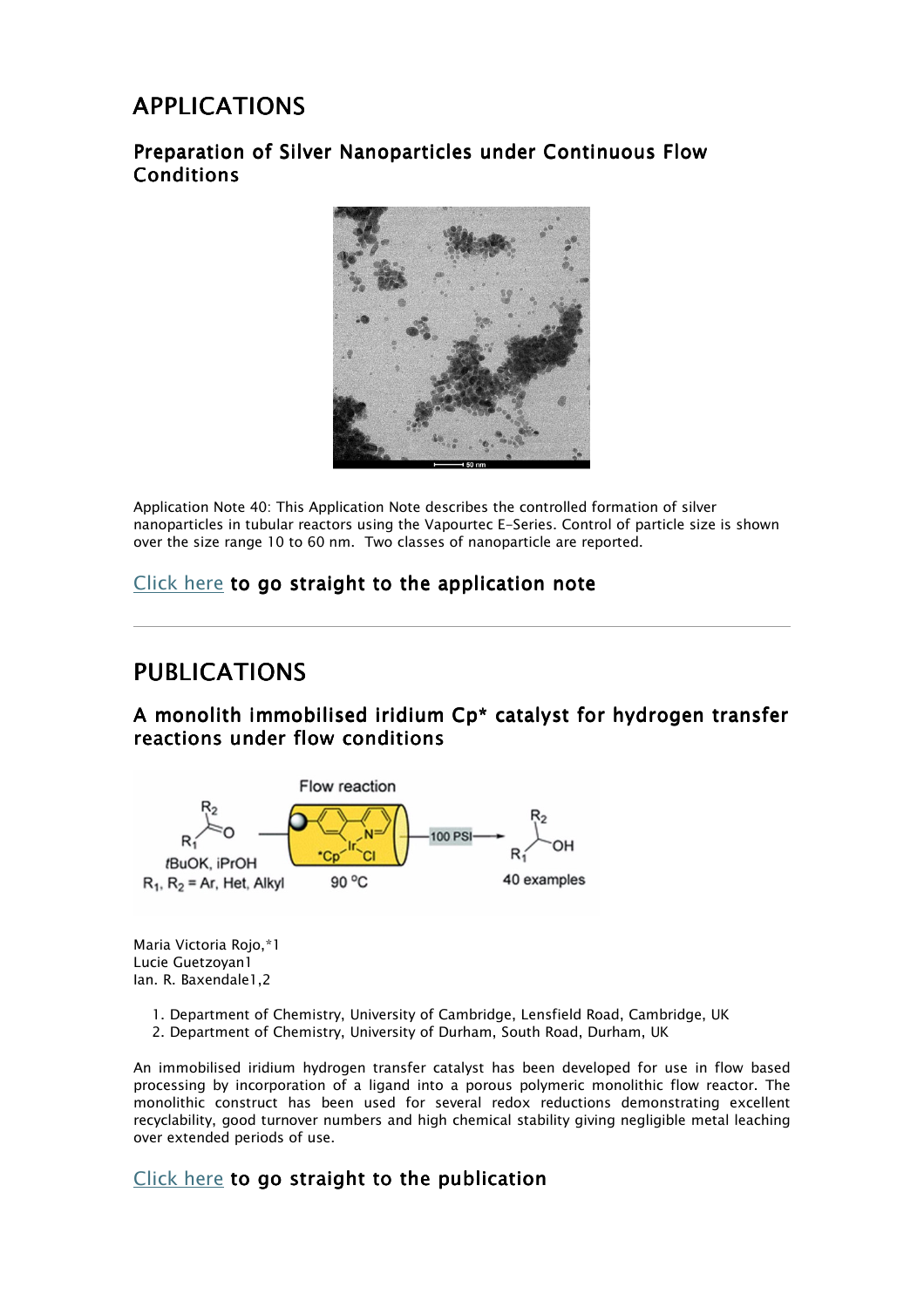## Development of a flow method for the hydroboration/oxidation of olefins



José A. Souto,\*1,2 Robert A. Stockman Steven V. Ley1

- 1. Department of Chemistry, University of Cambridge, Lensfield Road, Cambridge CB2 1EW, UK
- 2. Departamento de Química Orgánica, Universidade de Vigo, Vigo, Spain
- 3. School of Chemistry, University of Nottingham, Nottingham, UK

A method for the continuous preparation of alcohols by hydroboration/oxidation of olefins using flow techniques is described. The process allows the isolation of up to 120 mmol h−1 of the desired alcohol in a very rapid manner with good functional group tolerance. The flow setup can be modified to perform a continuous extraction of the desired alcohol from the biphasic mixture produced by the reaction.

### Click here to go straight to the publication

Reevaluation of the 2-nitrobenzyl protecting group for nitrogen containing compounds: an application of flow photochemistry



Michael J. Boyd Chloe I. Wendell Vertex Pharmaceuticals Inc., 50 Northern Avenue, Boston, MA, United States

Photochemistry under continuous flow conditions has many potential benefits for photochemical reactions that are problematic in batch. The 2-nitrobenzyl moiety is a photolabile protecting group for nitrogen. However, N-deprotection is generally impractical and, therefore, has not been extensively adopted. This Letter reports significant improvements in the N-deprotection of the 2-nitrobenzyl group through the application of continuous flow photolysis. This procedure was applied to a variety of substrates including indoles, indazoles, pyrazoles and secondary amines. Significant improvement in yield, reaction time and scalability was observed under continuous flow conditions.

### Click here to go straight to the publication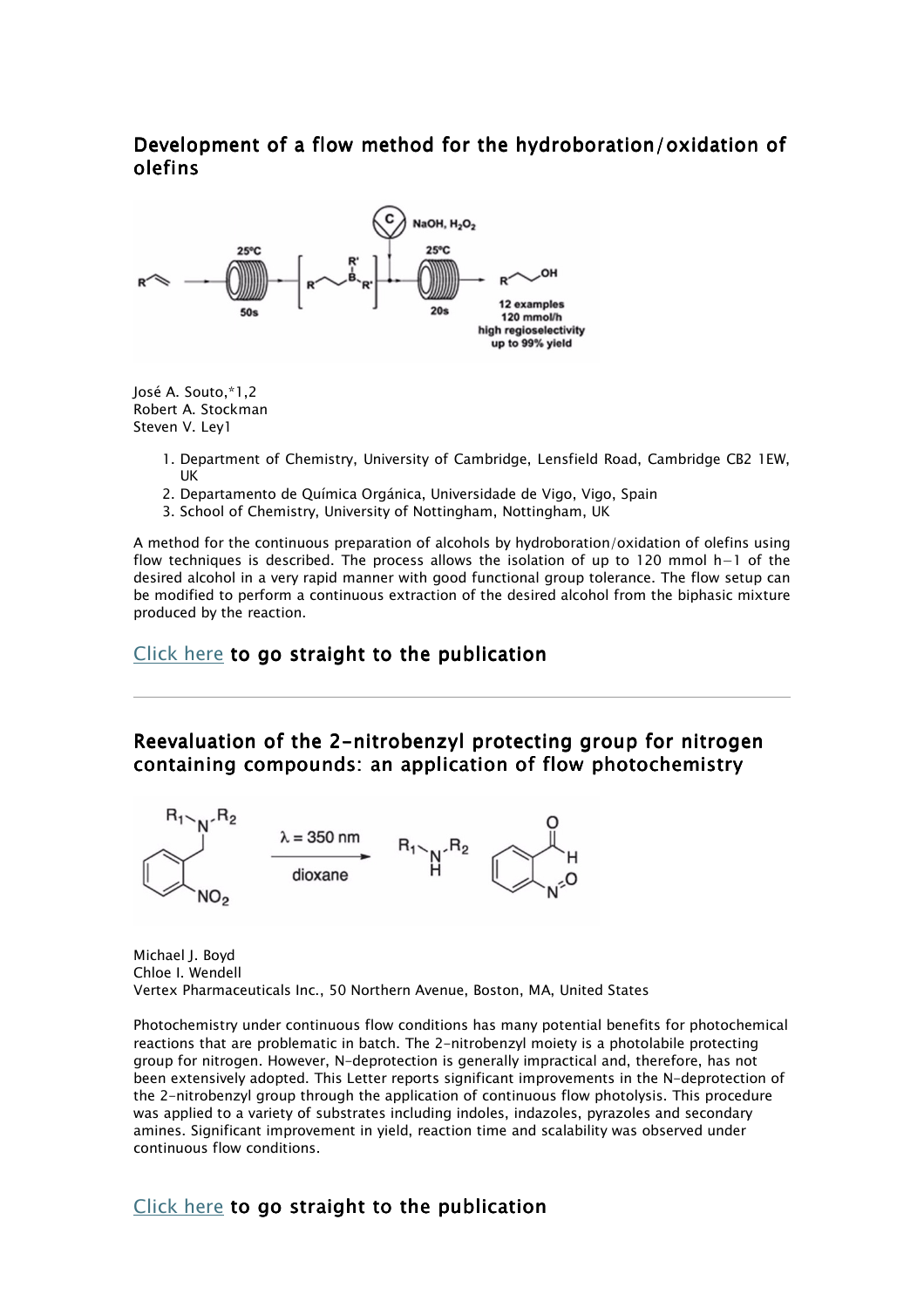## Flow synthesis of ethyl isocyanoacetate enabling the telescoped synthesis of 1,2,4-triazoles and pyrrolo-[1,2-c]pyrimidines



Marcus Baumann,1 Antonio M. Rodriguez Garcia1,2 Ian R. Baxendale\*1 Steven V. Ley1

- 1. Department of Chemistry, Durham University, South Road, Durham, UK
- 2. Universidad de Castilla-La Mancha, Departamento de Química Orgánica, Facultad de Ciencias y Tecnologías Químicas, Avd. Camilo José Cela, 10, 13071 Ciudad Real, Spain

The efficient flow synthesis of important heterocyclic building blocks based on the 1,2,4-triazole and pyrrolo[1,2-c]pyrimidine scaffold has been achieved. Crucially, a telescoped continuous flow process was developed based on the reaction of N-formylglycine with triphosgene to deliver a stream of ethyl isocyanoacetate in situ, which subsequently yielded the desired heterocyclic entities in a telescoped reaction. Additionally, the functionalisation of the pyrrolo[1,2 c]pyrimidine core via subsequent SEAr reactions was studied revealing insight into a 'halogen dance' phenomenon associated with these medicinally relevant architectures.

### Click here to go straight to the publication

## Heterogenization of Pd–NHC complexes onto a silica support and their application in Suzuki–Miyaura coupling under batch and continuous flow conditions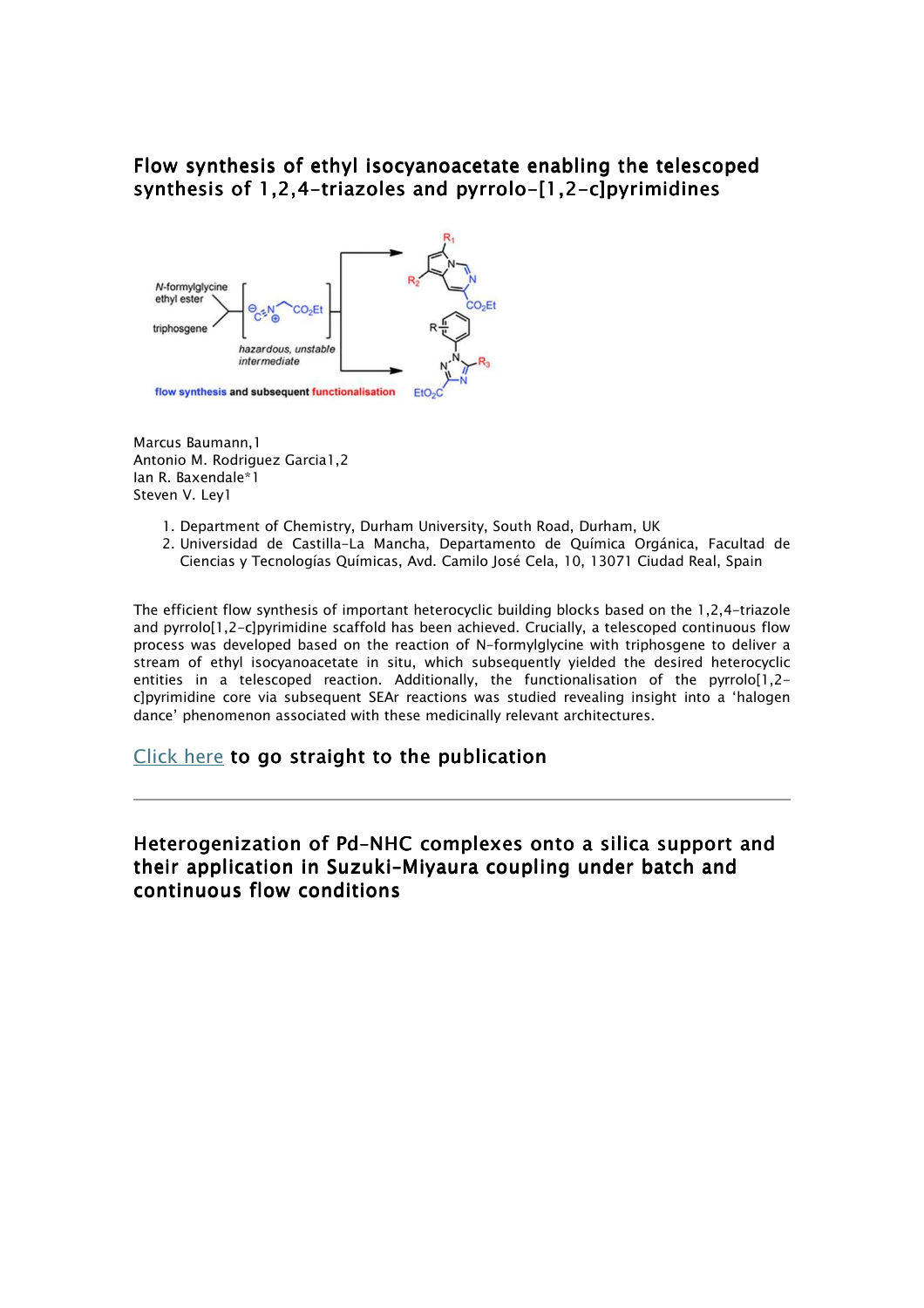Alberto Martínez.<sup>1</sup> Jamin L. Krinsky,<sup>1</sup> Itziar Peñafiel,<sup>1</sup> Sergio Castillón,<sup>2</sup> Konstantin Loponov,<sup>3</sup> Alexei Lapkin,<sup>3</sup> Cyril Godard\*<sup>1</sup> Carmen Claver\*<sup>1</sup>



- 1. Department of Physical and Inorganic Chemistry, Universitat Rovira i Virgili, C/ Marcel li Domingo s/n, Campus Sescelades, Tarragona, Spain
- 2. Department of Analytical and Organic Chemistry, Universitat Rovira i Virgili, C/ Marcel li Domingo s/n, Campus Sescelades, Tarragona, Spain
- 3. Department of Chemical Engineering and Biotechnology, University of Cambridge, New Museum Site, Cambridge CB2 3RA, UK

The heterogenisation of a new family of Pd–NHC complexes is reported via a straightforward and efficient synthetic procedure. These silica-immobilised materials were successfully applied as catalysts in the Suzuki–Miyaura coupling of aryl chlorides and bromides under mild conditions. The materials exhibited improved stability when the catalytic reaction was run under anhydrous conditions and could be recycled up to five times without significant loss of activity. When the reaction was run within a continuous flow microreactor, these catalysts showed good activity after at least two hours on stream.

### Click here to go straight to the publication

## The direct α-C(sp3)–H functionalisation of N-aryl tetrahydroisoquinolines via an iron-catalysed aerobic nitro-Mannich reaction and continuous flow processing



Martin Brzozowski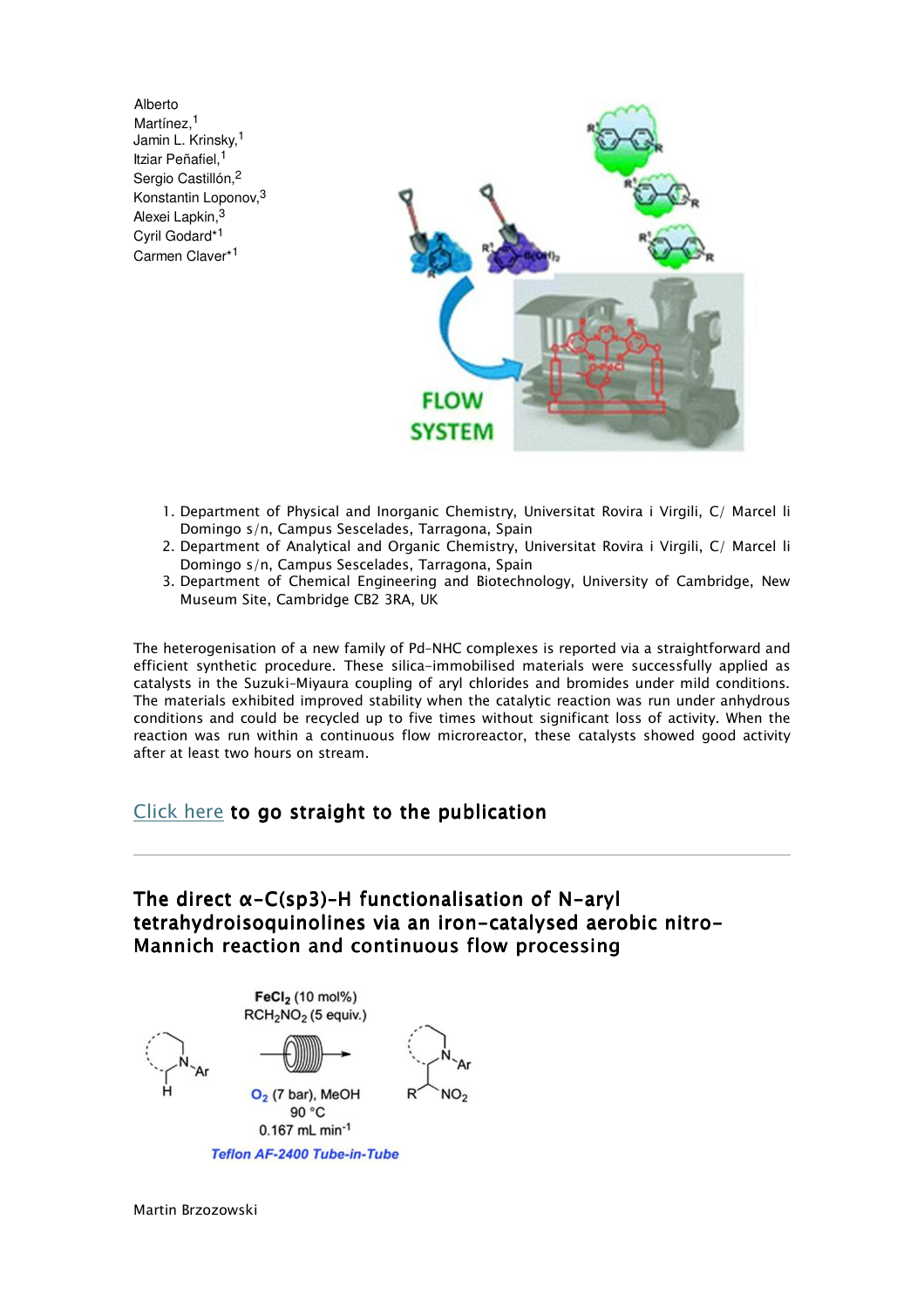Jose A. Forni G. Paul Savage Anastasios Polyzos

CSIRO Manufacturing Flagship, Bayview Avenue, Clayton 3168, Australia

An efficient nitro-Mannich type direct α-C(sp3)–H functionalisation of N-aryl-1,2,3,4 tetrahydroisoquinolines catalysed by simple iron salts in combination with O2 as the terminal oxidant is described. The use of a Teflon AF-2400 membrane Tube-in-Tube reactor under continuous flow conditions allowed for considerable process intensification to be achieved relative to previous batch methods.

### Click here to go straight to the publication

#### Generation and Trapping of Ketenes in Flow

David Bolien1, Cyril Henry1, Bogdan Ibanescu1, Sally Bloodworth1, David C. Harrowven1, Xunli Zhang2, Andy Craven3, Helen F. Sneddon3 Richard J. Whitby1,\*

- 1. Chemistry, University of Southampton, Southampton, HANTS, SO17 1BJ, UK
- 2. Bioengineering Group, Faculty of Engineering and the Environment, University of Southampton, Southampton, HANTS, SO17 1BJ, UK
- 3. GlaxoSmithKline R&D Ltd., Medicines Research Centre, Gunnels Wood Road, Stevenage, HERTS, SG1 2NY, UK

Ketenes were generated by the thermolysis of alkoxyalkynes under flow conditions, and then trapped with amines and alcohols to cleanly give amides and esters. For a 10 min reaction time, temperatures of 180, 160, and 140 °C were required for >95% conversion of EtO, iPrO, and tBuO alkoxyalkynes, respectively. Variation of the temperature and flow rate with inline monitoring of the output by IR spectroscopy allowed the kinetic parameters for the conversion of 1-ethoxy-1-octyne to be easily estimated (Ea =  $105.4$  kJ/mol). Trapping of the in-situ-generated ketenes by alcohols to give esters required the addition of a tertiary amine catalyst to prevent competitive  $[2+2]$  addition of the ketene to the alkoxyalkyne precursor.

### Click here to go straight to the publication

## A Concise Flow Synthesis of Efavirenz

Dr. Camille A. Correia1, Dr. Kerry Gilmore1, Prof. Dr. D. Tyler McQuade3 and Prof. Dr. Peter H. Seeberger1,2,\*

- 1. Department of Biomolecular Systems, Max Planck Institute of Colloids and Interfaces, Am Mühlenberg 1, 14476 Potsdam (Germany)
- 2. Institute for Chemistry and Biochemistry, Freie Universität Berlin, Arnimallee 22, 14195 Berlin (Germany)
- 3. Department of Chemistry and Biochemistry, Florida State University, Tallahassee, FL 32306 (USA)